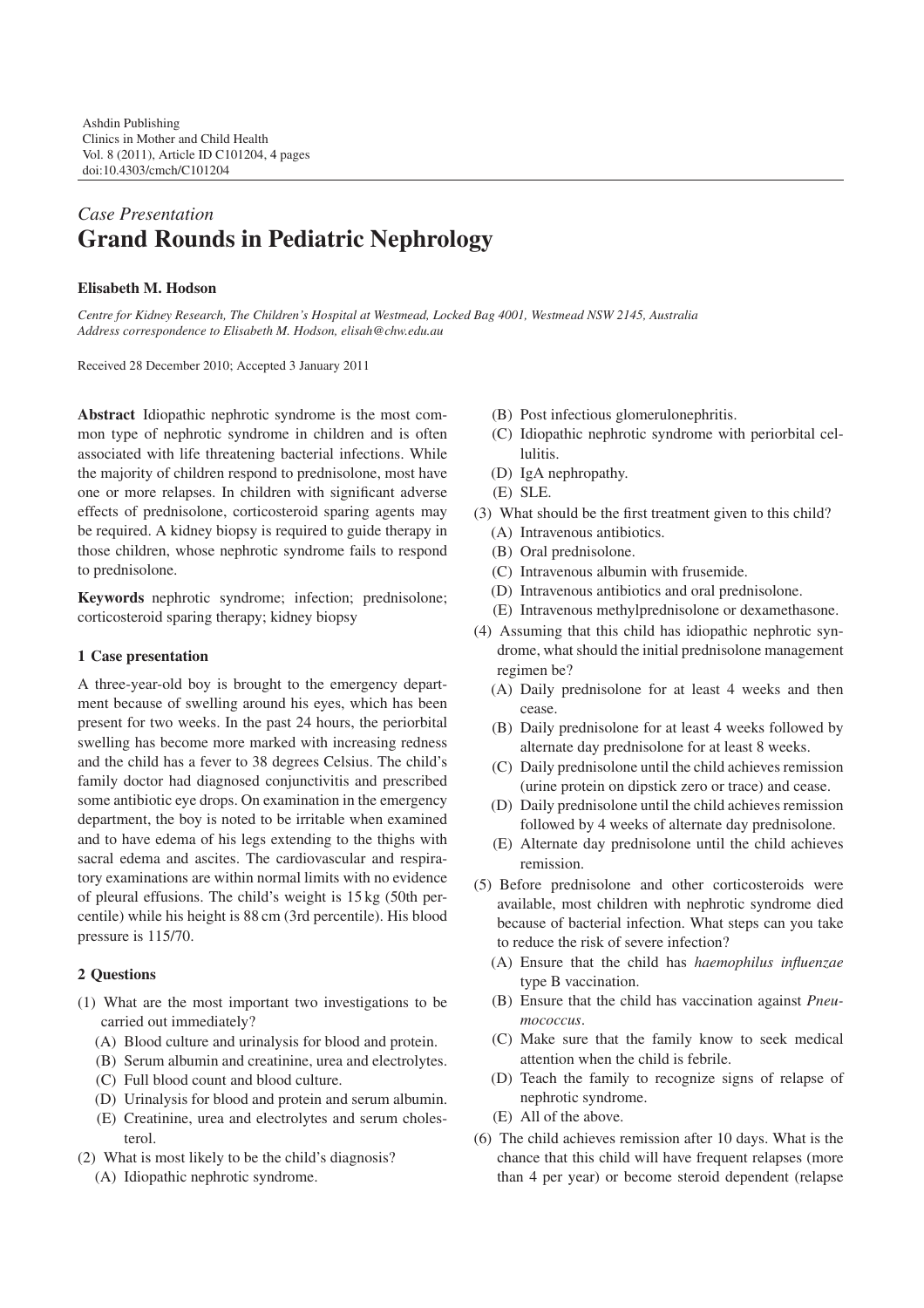during prednisolone therapy or within 2 weeks of ceasing prednisolone)?

- (A) 90%.
- (B) 10%.
- (C) 40%.
- (D) 70%.
- (E) 20%.
- (7) The child relapses 3 months after presentation while receiving alternate day prednisolone. After giving another course of prednisolone to achieve remission, how should this child be treated to maintain remission?
	- (A) Cyclophosphamide.
	- (B) Levamisole.
	- (C) Low dose alternate day prednisolone.
	- (D) Low dose daily prednisolone.
	- (E) Diuretics to control edema.
- (8) Over the next two years the child continues to relapse whenever the prednisolone dose is reduced below 0.7 mg/kg on alternate days. While growing well, he has become obese with Cushingoid features and his parents find that he is very aggressive to them and to his siblings. What corticosteroid sparing therapy would you consider first to achieve a prolonged period of remission?
	- (A) Cyclophosphamide.
	- (B) Cyclophosphamide or levamisole.
	- (C) A calcineurin inhibitor (cyclosporin or tacrolimus).
	- (D) Levamisole.
	- (E) Mycophenolic acid (mycophenolate mofetil or mycophenolate sodium).
- (9) This boy relapses within 3 months of completing a 12-week course of cyclophosphamide and again while receiving alternate day prednisolone after he has achieved remission with daily prednisolone. What corticosteroid sparing therapy is generally preferred as a second line?
	- (A) A calcineurin inhibitor (cyclosporin or tacrolimus).
	- (B) Mycophenolic acid (mycophenolate mofetil or mycophenolate sodium).
	- (C) Levamisole.
	- (D) A second course of cyclophosphamide.
	- (E) Rituximab.
- (10) When would a kidney biopsy be considered essential to guide therapy for a child with idiopathic nephrotic syndrome?
	- (A) If he is steroid dependent.
	- (B) Before commencing corticosteroid sparing agents.
	- (C) If he fails to respond to prednisolone initially (initial non-responder) or after one or more remissions with prednisolone (late non-responder).
	- (D) At initial diagnosis of the nephrotic syndrome.
	- (E) To monitor nephrotoxicity during cyclosporin or tacrolimus therapy.

## **3 Discussion**

Nephrotic syndrome is characterized by massive proteinuria, hypoalbuminemia and edema. Massive proteinuria results from structural and functional defects in the glomerular filtration barrier. While the liver tries to compensate with increased albumin production, the loss of urinary albumin exceeds the rate of synthesis, so serum albumin drops and edema develops due to the reduced oncotic pressure. The annual incidence of nephrotic syndrome is around 2 per 100,000 children aged below 15 years in Europe and North America but is higher in the Indian subcontinent and probably in other developing countries.

Nephrotic syndrome in children may be caused by a wide range of disorders, but the most common type in children aged 1–10 years is idiopathic nephrotic syndrome of which about 80% have steroid sensitive nephrotic syndrome (SSNS) with minimal change disease on renal biopsy. Other forms of idiopathic nephrotic syndrome are focal and segmental glomerulosclerosis (FSGS), mesangial proliferative glomerulonephritis, membranoproliferative glomerulonephritis (MPGN) and membranous glomerulonephritis (MN). There is some evidence that the number of children with FSGS and steroidresistant nephrotic syndrome is increasing. Infectious agents may cause nephrotic syndrome including hepatitis B (associated with MN), hepatitis C (associated with MPGN), HIV (associated with MPGN, MN, FSGS) and malaria (associated with MN, MPGN). Mutations in genes coding for proteins, including nephrin and podocin in the glomerular filtration barrier, systemic diseases such as SLE and medications (nonsteroidal antiflammatory agents), are less common causes of nephrotic syndrome.

#### **4 Grand rounds answers**

### Ouestion  $(1)$ :  $(A)$

This child requires a urinalysis and blood culture immediately. Bacterial infection usually with *Pneumococcus* or *haemophilus influenzae* is common and serious in untreated nephrotic syndrome in young children, who are dependent on opsonins for splenic processing of these encapsulated organisms. Opsonins and immunoglobulins as well as albumin are lost in the urine of nephrotic children. While the other investigations listed are useful, the results do not usually change the immediate management.

#### Question  $(2)$ :  $(C)$

The child is likely to have idiopathic nephrotic syndrome with periorbital cellulitis, though infectious causes of nephrotic syndrome need to be excluded. Although the child has a slightly elevated blood pressure and may have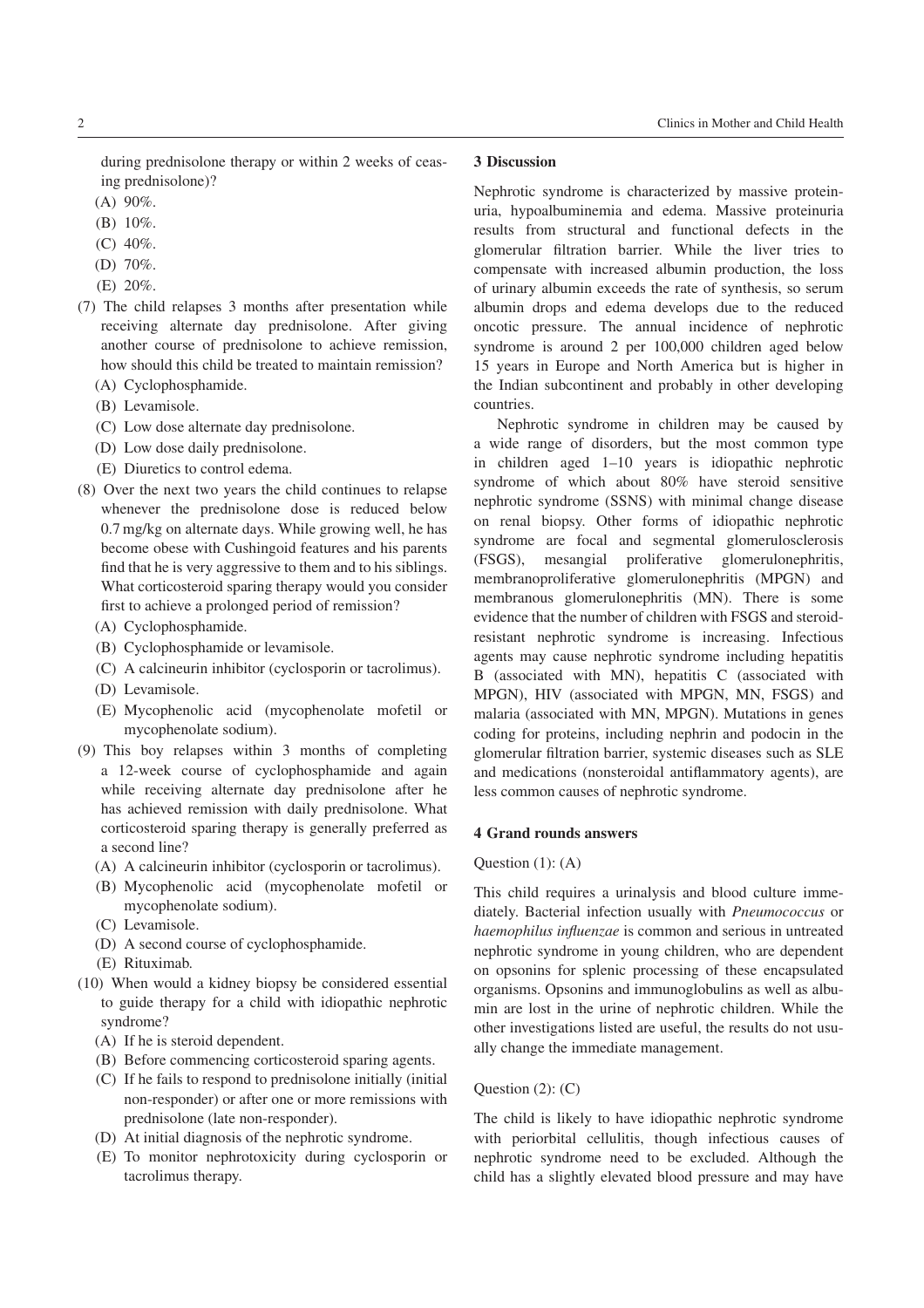microscopic hematuria, these are common and transitory in children presenting with idiopathic nephrotic syndrome. Children with post infectious glomerulonephritis have much less edema without ascites but their blood pressure is higher reflecting the fact that the plasma volume is increased due to reduced glomerular filtration rate. In idiopathic nephrotic syndrome, edema occurs because of a reduced oncotic pressure due to low plasma albumin, and plasma volume is usually low. Severe IgA nephropathy presents as an acute nephritic syndrome with hypertension, mild edema and reduced renal function while severe SLE nephropathy will also present as acute nephritis with additional features including rash and arthropathy.

# Question  $(3)$ :  $(D)$

The child should receive intravenous antibiotics (usually penicillin) to treat the child's periorbital cellulitis and also commence oral prednisolone without delay. There are no data to suggest that intravenous methylprednisolone or dexamethasone is superior to oral prednisolone in achieving remission. However, intravenous methylprednisolone might be considered if the child does not tolerate oral medications. Intravenous albumin (1 gm/kg infused over 4 hours) with frusemide (1 mg/kg intravenously after 2 hours of infusion and at the end of the infusion) may be required in very edematous children with gross ascites and scrotal/penile or labial edema. However, these medications should not be used routinely. They can be considered if the renal function is known to be normal and where experienced nursing and/or medical supervision is available as pulmonary edema and death may result.

## Question  $(4)$ :  $(B)$

A systematic review [\[1\]](#page-3-1) of six randomized controlled trials has shown that the risk of relapse in the initial episode of steroid sensitive nephrotic syndrome (SSNS) is reduced by 30% at 12–24 months if prednisolone is administered for at least three months when compared with two months of prednisolone. An increase in benefit is seen with administration for up to seven months. Daily prednisolone given for one month followed by alternate day prednisolone is more effective than giving prednisolone till remission, followed by alternate day prednisolone. Early observational studies suggested that alternate day prednisolone given at double the dose of daily prednisolone was effective, but this regimen has not been subjected to randomized controlled trials. The usual starting dose of prednisolone is  $2 \text{ mg/kg}$  or 60 mg/m<sup>2</sup>/day (given as a single morning dose) for one month followed by alternate day prednisolone for at least two months with a starting dose of 1.5 mg/kg or 40 mg/m<sup>2</sup> given as a single morning dose on alternate days.

## Question (5): (E)

The most likely organisms to cause bacterial infections are *haemophilus influenzae* type b and *Streptococcus pneumoniae (pneumococcus)*, which generally cause infections (bacteremia, pneumonia, primary peritonitis) when the child is in relapse. Therefore, it is essential that children with nephrotic syndrome receive vaccinations against these organisms. These vaccines can be given when the child is receiving high dose prednisolone. Families should be taught to seek early medical attention when the child is febrile as bacteremia can progress rapidly. The families should also have clear information on the signs of a relapse of nephrotic syndrome and a simple plan of management for a relapse.

#### Question (6): (C)

Of children presenting with idiopathic nephrotic syndrome, 80–90% will be responsive to prednisolone and are considered to have SSNS. Following remission, about 20% of children do not have further relapses, 40% will relapse infrequently, while the remaining 40% will relapse frequently or be steroid dependent. The risks of a child developing frequent relapses or becoming steroid dependent are increased with shorter time to first relapse, the number of relapses in the first 6 months after initial treatment, younger age at the initial episode, prolonged time to first remission, infection at first relapse and male sex.

#### Question  $(7)$ :  $(C)$

It is recommended that in children with steroid-dependent SSNS (SD SSNS), alternate day prednisolone be administered in the lowest dose possible to maintain remission. Following achievement of remission, prednisolone is tapered to 0.5–0.7 mg/kg on alternate days or lower and continued for 9–18 months with careful monitoring for corticosteroid toxicity. Two randomized controlled trials have demonstrated that daily prednisolone dose during upper respiratory tract infection reduced the risk for relapse in children with SD SSNS. Low dose daily prednisolone may be used to maintain remission if alternate day dosing is not effective. It is preferable to try low dose alternate prednisolone before resorting to corticosteroid sparing agents such as cyclophosphamide or levamisole. Because of the risk of infection and the poor quality of life of children in relapse, they should not receive diuretics to control edema without other therapies.

#### Question (8): (B)

The alkylating agents (cyclophosphamide, chlorambucil), the calcineurin inhibitors (cyclosporin, tacrolimus), levamisole and mycophenolic acid are effective as corticosteroid